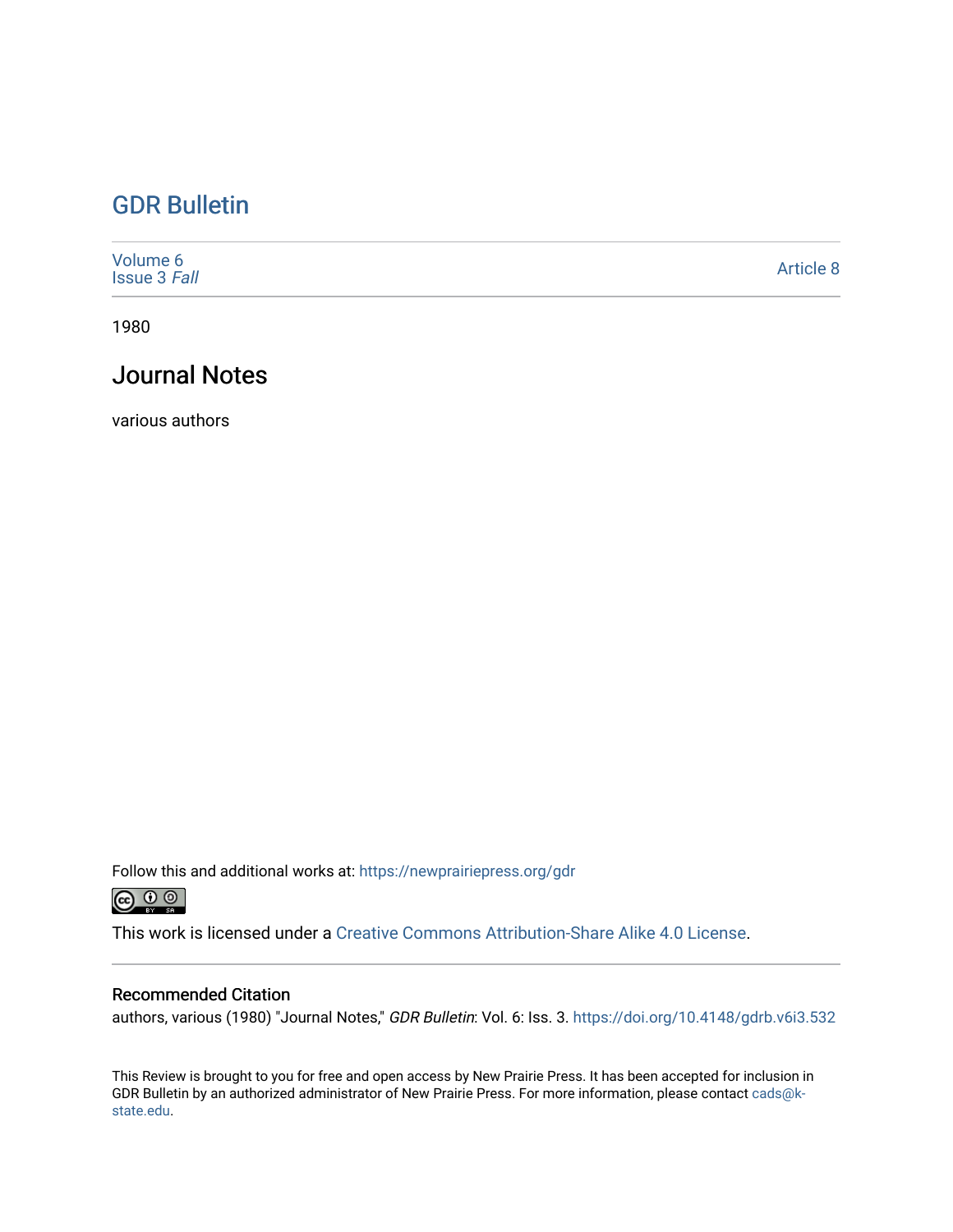**Anna Sechers. Aufsätze, Ansprachen, Essays.**  (1127-1953, **1954-1979. Zwei Bände) (Gesammelte Werke in Einzelausgaben. Bd. XIII**  und XIV.) Berlin: Aufbau-Verlag, 1980. 19,80 **M.** 

Maria Seidemann. Der Tag an dem Sir Henry **starb. Berlin: Eulenspiegel Verlag,19SO.**   $6 - M$ .

**Jürgen Spitzer. Frühling ohne Carolyn. Halle-Leipzig: Mitteldeutscher Verlag,**  1980. 6,50 **M.** 

Armin Stolper. Lausitzer Trilogie. Berlin: **Henschelverlag, 1980. 7,50 M.** 

**Klaus Steinhausen. (Hrsg.) Kein Duft von wilder Minze. Halle-Leipzig: Mitteldeutscher Verlag, 1980. 7,50 M.** 

**Manfred Streubel. Wachsende Ringe. Halle-Leipzig: Mitteldeutscher Verlag, 1980.**   $8 - M$ 

**Erwin Strittmatter. Der Wundertäter. Berlin: Aufbau-Verlag, I98O. 13,80 M.**  (3^ **Band) Führt den Weg des Stanislaus Büdner fort . Schließt die Trilogi e ab.** 

**Karl Tuttas. Einer von jenen. Erinnerungen. Halle-Leipzig: Mitteldeutscher Verlag, I98O. 6,50 M. Erinnerungen des Autors, der früher in der BHD lebte: seine Erlebnisse in einer Bergarbeitersiedlung, in der KPD im Ruhrgebiet, unter den Nazis.** 

Um Platt ist ok hüt noch wat. Niederdeutsche **Prosa und Lyrik der Gegenwart. Rostock: Hinstorff Vorlag, I980. 8,5" M.** 

**Ruth Werner. Gedanken auf den Fahrrad.**  Publizistik aus zwei Jahrzehnten. Berlin: **Verlag Heues Leben, I980. 8,60 M.** 

**Hartmut Zenker. Vorkommnisse. Erzählungen. Berlin: Verlag der Nation, 1980. 7,80 M.** 

Hartmut Zenker. Zeitflug ins Grün. Halle-**Leipzig: Mitteldeutscher Verlag, I980. 6,-'M.** 

**Rosemarie Zeplin. Schattenriß eines Liebhabers. Berlin: Aufbau Verlag,** I980.  $8, - M$ .

Published by New Prairie Press, 1980

**Hedda Zinner. Katja. Berlin: Der Morgen, 1980. 8,- M.** 

**Victor Walther. Freund und Feind. Berlin:**  Aufbau-Verlag, 1980. 14,- M.

**Frank Vogel. Der Kauz und die Kette. Berlin : Kulenspiegel Verlag, 1900. 6,- M.** 

## **JOURNAL NOTES**

Connaissance de la RDA.

**This.new journal published biannually (May and October), and edited by Jean-Philippe Mathieu, i s Subsidized by the "Service de l a Recherche de l'Universite Paris 8".**  Readers will find a wide variety of primary and secondary literature dealing with the GDR. **Article s appear in b^th French and German, although the majority of the contributions are i n French. A wide range of topics are**  covered including literature, theater, music, **film , television , economics, history, and jurisprudence. An issue on theater includes Heiner Müller's "Die Hamletmaschine", as well as an interview with the author. Other are tide s range from Gudrun Klatt's "Le theatre des annees soixante-dix" and Jean-Claude**  Lebrun's "Le fascisme et le moi" to Gilbert **Badia's "Sur un choix de textes et de documents. Reponse des auteurs de l'ouvrage." Book reviews are also included. The interdisciplinary approach taken by the**  editors of Connaissance de la RDA makes the **journal a valuable resource for many aspects of GDR research. Enquiries regarding the publication may be addressed to: Jean-Philippe Mathieu, 4 square Albin-Cachot, 75013 Paris.** 

**\*\*\*\*\*\*\* \*** 

**L'8o. Hrsg. von Heinrich Boll , Günter Grass, Tomas Kosta, Carola Stern, Johano Strasser,**  and Heinrich Vormweg. Heft 13, Anril 1980. **Spuren. Vol. 2, 1980.** 

**Internationally 1980 i s a year of crisis , developments in Iran and Afghanistan having placed an intolerable strain on relations between East and West. In West Germany 1980 i s also an election year i n which voters**  are being called upon to make a crucial decision on the political direction the country is to take in the next four years.

1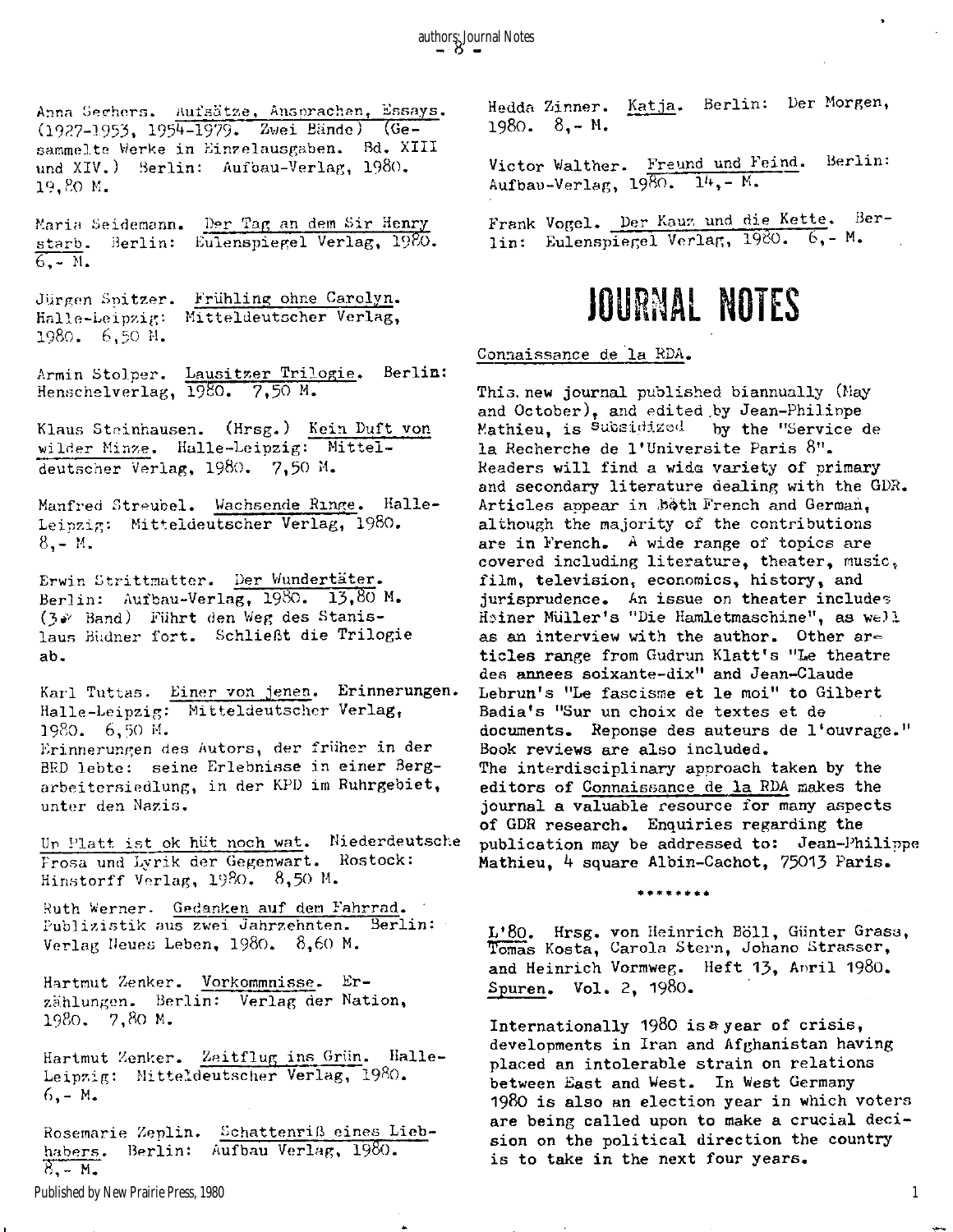This doubly critical situation has prompted **a remarkable number of writers to enter the political fray, including significantly several East German writers now resident in the Federal Republic. Sarah Kirsch and Thomas Brasch recently joined with Peter Schneider and Günter Grass in a (hopeless) appeal to the West German government to refuse to accede to US calls for sanctions against Iran and an Olympic boycott. "'LassenSie sich von der amerikanischen Regierung, die spätestens seit Vietnam jedes Recht auf moralische Appelle verloren hat, nicht i n eine Politik hineinziehen, die die Zerstörung alles Lebens auf diesem Planeten zur Folge haben könnte". ("Nutzen Sie die Chance...!"" Frankfurter Rundschau,** 18 **April** 1980, **p.** *k)*  **The restoration of broken links between peoples living under different social systems was the aim of the democratic socialist journal L**'76, **founded in** 1976 **by Heinrich Boll, Günter Grass and Carola Stern, whose demise due to the sale of the Europäische Verlagsanstalt by the unions I reported in a previous review (GDR Bulletin, Winter**  1980). **This has now reappeared under the**  title L'80, its editorship broadened, its **political program more urgent and its continuity with its predecessor emphasized by the**  fact that the first issue appears as No. 13. Iact that the IIPSt ISSue appears as *no.*<br>Two to the thesisexpounded by Grass in **recent the thesis expounded by Grass in Theory of the service in China the journal continues recent lectures in China the journal continues**<br>the effect a forum for writers from both German to offer a forum for writers irom ooth werm<br>https://www.beside.two.important.publicastates. Thus beside two important publications from West Germans (Johano Strasser's "Die 80er Jahre: Orwells Jahrzent?") and an extract from the forthcoming Kopfgeburten oder die Deutschen sterben aus by Grass himself, there are also a number of literary contributions from East Germans. Several prose pieces by Günter Kunert appear under the title "Verspätete Monologe". Kunert reflects on the dehumanizing effects of a purely ideo**logical view of the world ("Amputation")** and on the usurpation of literary works for political ends which he discerns in the writings of Adorno and Horkheimer ("Zwischentöne"). Three poems by Frank-Wolf Matthies, one of which concerns Robert Havemann's view that "die revolution ist nicht ausgang der großen bewegung...sondern der endnunkt" ("Ausflug") are also included. A short story by Gerald K. Zgchorsch entitled "Die Stunde eines einzigen Tages"; a most depressing commentary on the human cost of the division of Germany from one who was himself deported

https://newprairiepress.org/gdr/vol6/iss3/8 DOI: 10.4148/gdrb.v6i3.532

**from the GDR in its account of two suicides that of a young man imprisoned in East Germany,**  unexpectedly "bought out" by the west Germans **and brought to a transit camp in Hessen and that of his parents unable to comprehend**  "v**/ieso ihr Sohn hinter den Gittern noch gelebt hatte und jetzt ohne diese tot war". In the political context, however, the most notable East German contribution is doubtless Jurek Becker's essay Strauß, a worthy addition to the anti-Strauß literature now appearing here. Becker confesses himself scared at the prospect of the CDU/CSU candidate Franz-Josef Strauß becomingChancellor. This i s not so much because "die meisten Leute, die ich kenne auch von Entsetzen gepackt sind", but rather because of the persecution to which he fears the hate Strauß bears for those with left-wing views might lead (if the voters give him the chance), Becker perceives the greatest possible**  threat to civil liberties in Germany. **The same fear is also voiced by Wolf Biermann in a long interview given to the Cologne journal Spuren** (2/8o). **The interview, largely concerned with the role of those alternative movements and initiatives whose growing influence in West Germany Biermann regards as the most hopeful political development ne has witnessed here and in whose support his concerts are now often given, is important**  both for its delineation of Biermann's views **on the West German political scene in this election year and for its discussion of his aims in getting involved himself. The conception of the program, which is entitled "es grünt so grün", reflects the fact that "es grünt so grün", reflects the fact that Biermann (not a "Grüner" himself, but by no means opposed to them) is aware that the main problem for those who attend his concerts lies not in the choice between the CDU and SPD but in the dilemma: "Sollen sie immer ein letztes Mal bis ans Lebensende das 'kleinere Übel' wählen (i.e. vote SPD rather than CDU in order to stop Strauß), oder sollen**  CDU in order to stop Strauß), oder sollen **dem politischen Markt zu haben ist : die 'Grünen'?". If some of the songs turni out to be successful contributions to the polit**to be successful contributions to the political discussion here, then in the words of Biermann "...hätten wir ja ein paar Steine mehr mit denen wir werfen können und uns wehren können - auch nach den Wahlen".

> **Geoffrey V. Davis University of Aachen**

\*\*\*\*\*\*\*\*

2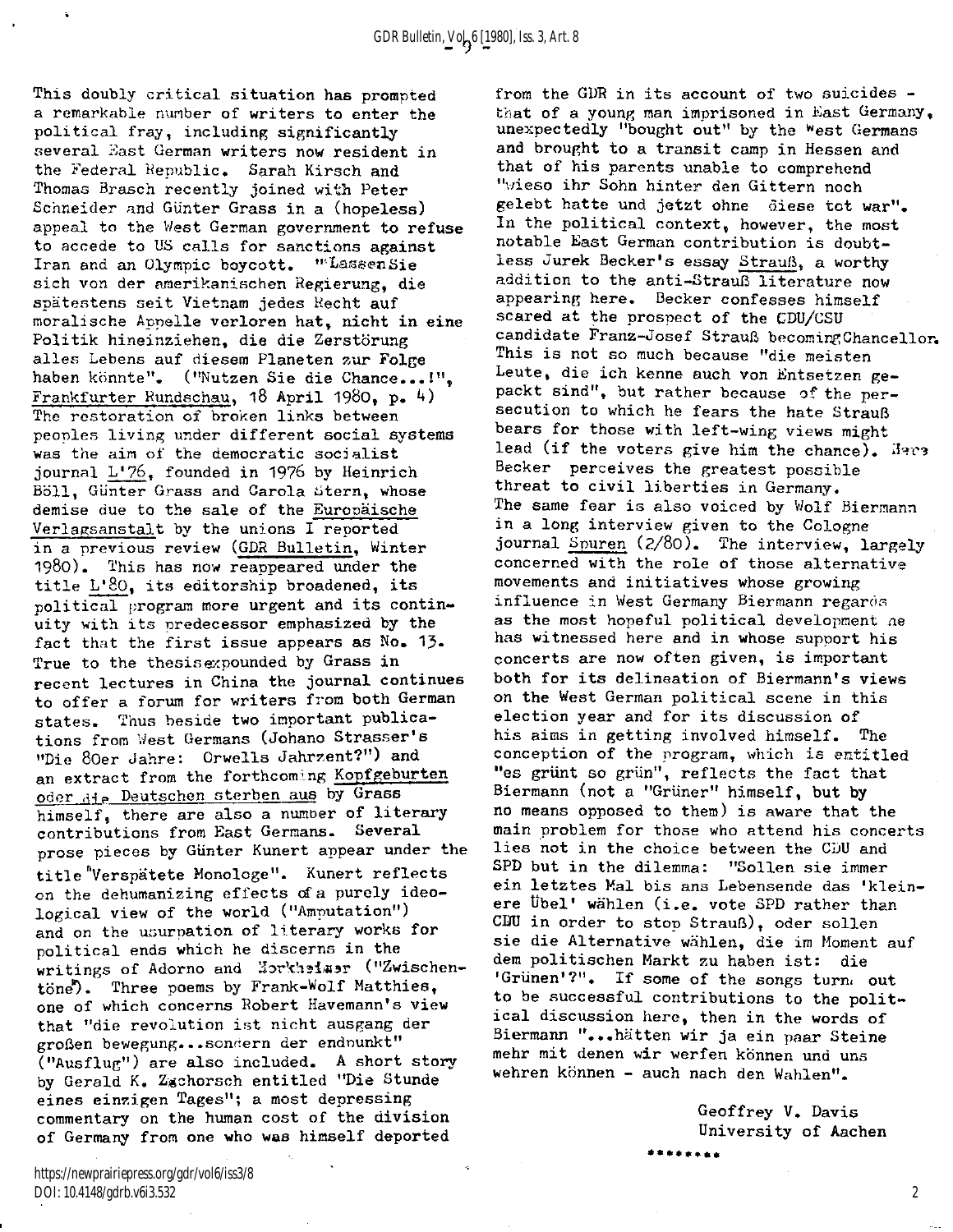**Neue Deutschs Literatur . Vol.** 28. **No. 1-3 1980. '** 

Neue Deutsche Literatur in 1980 has a new **cover design, i s subtitled Monatsschrift für**  Literatur und Kritik, and, based on the first **two issues, seems to be more concerned with**  "Kritik" than in the past.

ł.

**The January issue opens with a lengthy selection , Celestina oder die Tragikomödie von Calisto und Meiibea by Karl Mickel, followed by comments on Celestina and a conversation with Karl Mickel entitled "Aufklären heißt**  umstülpen". <sup>This</sup> conversation deals with **Mickel's conception of theater, his demands on society, and Celestina.** 

One of the prose selections is a story by **Jutta Schlott entitled "Meilenweit". This <sup>i</sup> s followed by "Weg und Thema", a conversation between Eberhard Panitz and Jutta Schlott, in which Panitz asks her how she became a writer and about the women in her stories . Her primary subject of late has been "das**  Leben der Frau mit Kindern und Partnern in **unserer Welt".** 

**"Grunderlebnis und Schreibantrieb" i s a conversation editor Walter Nowojski has with Bernd Schirmer, Wolfgang Kröber, Werner Liersch, and Jürgen Kögel about literature . Nowojski begins by asking the authors to what extent experiences which they see as important**  for their generation play a role in their **own literar y works.** 

**In the "Neue Werke" section Wolfgang Predel contributes an essay on the relationship of criticis m to young authors entitled "Prüfet**  alles und behaltet das Beste". He believes **that literar y criticis m "könnte ein bißchen mehr Geburtshelfer sein für das Neue, auch Werbung, wo es lohnt".** 

**A fina l article , "Die erzieherischen Potentiale von Literatur", i s a synopsis of a conference**  held in October 1979. The theme of the **conference was "Literaturunterricht und kommunistische Erziehung der Schuljugend".**  The article highlights the points made by **the various speakers on how better to use literatur e for the "ästhetischen Erziehung der Jugend".** 

**The February issue includes a section called "Maßstäbe für Kritik " containing essays by Heinz Plavius, Gotthard Lerchner, and Werner Creutziger. Plavius' essay, "Rezensionsrezension", compares several reviews of the**  same book. He believes criticism should be **a productive force which can help a writer to actualize his intentions and goals.** 

Criticism, according to Plavius, should **produce movement. In "Maßstäbe für Sprachkritik " Gotthard Lerchner explains his idea of "Sprachgefühl" and states: "Sprachgefühl bei den Lesern zu schärfen, darf darüber hinaus als eine der vornehmsten gesellschaftlichen Aufgaben von Sprachkritik gelten".**  The third essay is about translation **criticis m which Creutziger believes to be a very necessary part of literar y criticism . He goes on to discuss how translation criticis m**  can be performed. The issue presents its **usual variety of prose and poetry selections, and a number of book reviews, including Armin Müller's Der Magdalenenbaum which was**  excerpted in the July 1979 issue of NDL. **In the Umschau section of the March NDL issue**  is an article on a colloquium held in Dresden **at the end of 1979 on "Moralisch-ethische Probleme i n der sozialistischen Gesellschaft und in der Literatur". Excerpts of presentations by nine authors and literar y critic s from the GDR and Russia are presented here, including Werner Neubert, Erich Köhler, and Eberhard Scheibner. The discussion was opened by Max Walter Schulz ("Moral und Ethik im sozialistischen Realismus") and continued on**  such topics as: the shaping of the socialist lifestyle, the political and moral re**sponsibility of the author, moral potential of literature , etc. Renate Drenkow says of literature , "Sie bewahrt auf, was wir gewesen sind, und sie versucht, Auskunft darüber zu geben, wie wir werden wollen oder werden könnten". Soviet author Pjotr Proskurin**  adds that the author is obligated to concern **himself with problems which the state and society are not i n a position to solve, to note them as problems even when comrades are not pleased that these problems are brought to**  the public's attention. "Der Schriftsteller ist verpflichtet, diese Fragen zu stellen **wenn er damit die tiefsten Interessen des Volkes an seiner Zukunft zum Ausdruck bringt".**  Also in the Umschau section is a "Laudatio" **of Jürgen Rennert by Paul Wiens, and Rennert's response, on the occasion of Rennert's receipt of the Heinrich Heine Preis in 1979. In addition to poetry, prose, and book reviews,**  the March issue contains two essays. The first is by Peter Hacks and is entitled, "Was ist **ein Drama, was is t ein Kind?" The essay was written for a collectio n of Märchendramen**  written for a collection of <u>natthenum machinese</u> **drama, Publikum, Kinder, and Kinderdichter,**  drama, Publikum, Kinder, and Kinderdichter, and gives his own thoughts (definitions) on those terms. The second essay is entitled

 $\epsilon_{\rm{B}}$ 

3